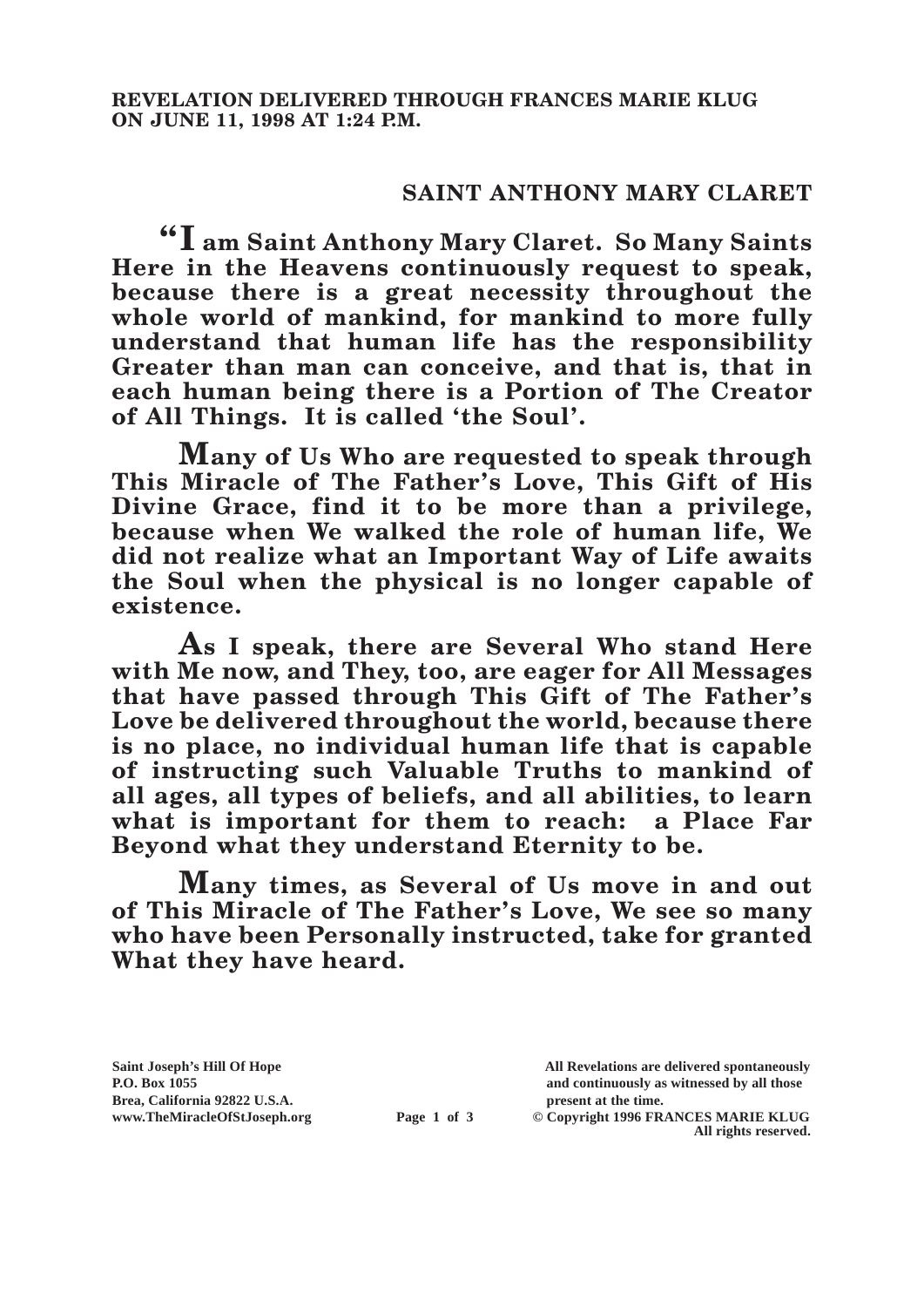**Today I request that all who are close to This Gift of The Father's Love concentrate mentally, physically, actively, on pursuing the tasks to have the Messages delivered by so Many from Here to be sent throughout the world, irregardless of what man terms 'language barrier'. Allow The Father to use His Methods of creating interest and understanding of His Gift that has been given through** *one voice***, to reach those of many tongues, many degrees of intellect. We continually urge those who are close to This Gift of The Father's Love to distribute All that has been thus far delivered. Do not question what others may accept or not accept. We are in control**  when It reaches their sight.

**Granted, the integrity, the mentality, the inner beliefs, the backgrounds, also the importance of how an individual feels, responds to hearing, reading, depends much on them as an individual, and no one can determine this, so it is important to not leave anyone out of the distribution of All that has been delivered, for once It leaves your hands, then many times One of Us Here uses What has been delivered in ways inconceivable by you.**

**True,** *the little one* **through whom We speak is in man's terms, 'totally without strength'. That is why it is important that the tasks of distribution be given to those who will abide by The Father's Request, and see that the world of mankind will receive What has been delivered, because of the Souls that each human life is responsible for.**

Brea, California 92822 U.S.A.<br>
www.TheMiracleOfStJoseph.org<br> **Page 2 of 3** © Copyright 1996 FR.

**Saint Joseph's Hill Of Hope All Revelations are delivered spontaneously P.O. Box 1055 and continuously as witnessed by all those** 

**Page 2 of 3** © Copyright 1996 FRANCES MARIE KLUG **All rights reserved.**